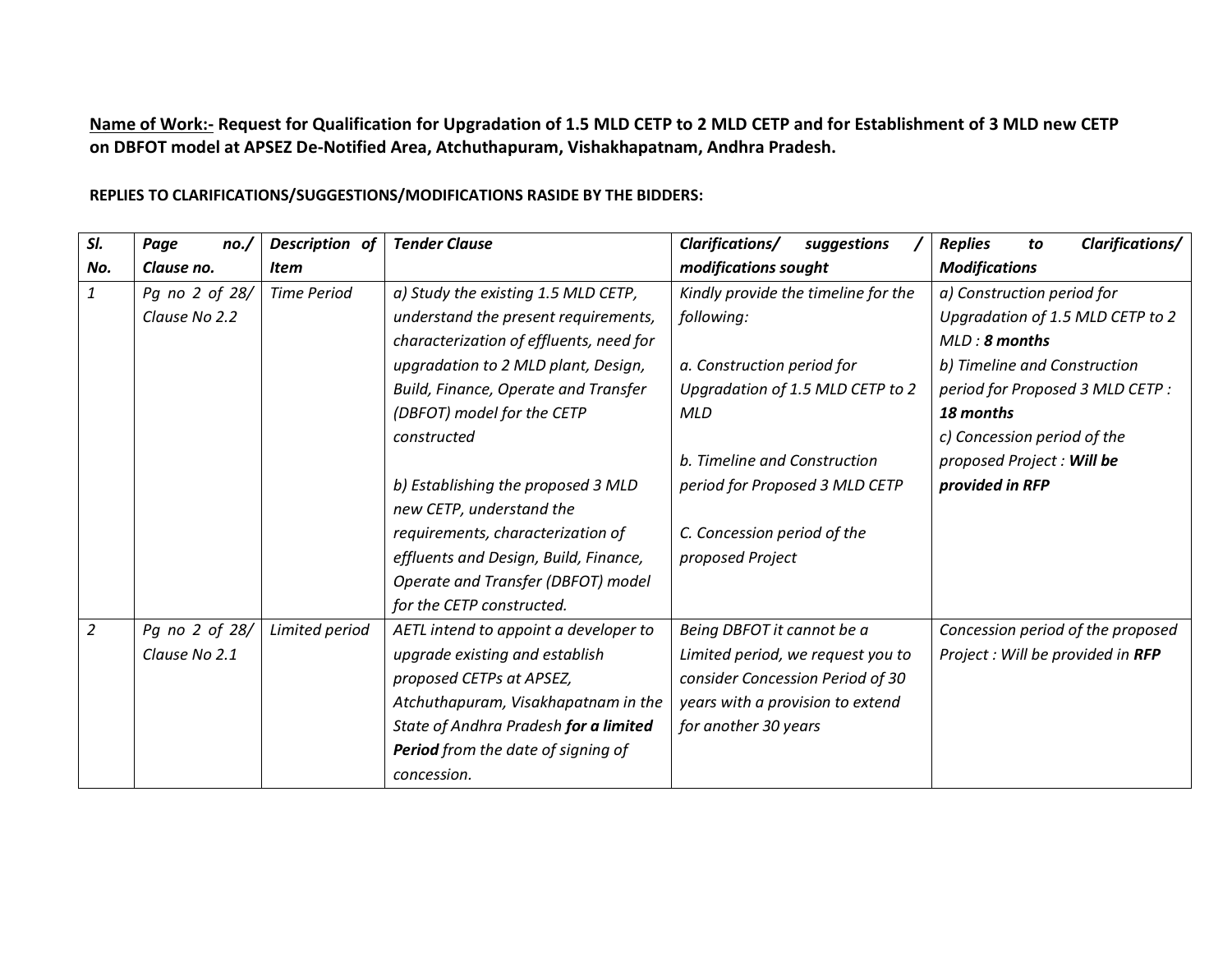| SI.            | Page<br>no.     | Description of | <b>Tender Clause</b>                    | Clarifications/<br>suggestions    | Clarifications/<br><b>Replies</b><br>to |
|----------------|-----------------|----------------|-----------------------------------------|-----------------------------------|-----------------------------------------|
| No.            | Clause no.      | <b>Item</b>    |                                         | modifications sought              | <b>Modifications</b>                    |
| $\mathfrak{Z}$ | Pg no 3 of 28/  | General        | a) Study the existing 1.5 MLD CETP,     | Kindly provide the following      | a). Bid Variable: Rs. Per KL (Kilo      |
|                | $No-$<br>Clause |                | understand the present requirements,    | a. Bid Variable                   | Liter) of Treated effluent              |
|                | General         |                | characterization of effluents, need for |                                   | (separately for 2 MLD CETP and 3        |
|                |                 |                | upgradation to 2 MLD plant, Design,     | b. Payment Mechanism              | <b>MLD CETP)</b>                        |
|                |                 |                | Build, Finance, Operate and Transfer    |                                   | b). Payment mechanism, billing          |
|                |                 |                | (DBFOT) model for the CETP              | c. Fund support during            | cycle, payment disbursement etc.        |
|                |                 |                | constructed                             | construction                      | will be detailed in RFP. The            |
|                |                 |                |                                         |                                   | payment will be made through            |
|                |                 |                | b) Establishing the proposed 3 MLD      | d. Number of Industries           | RTGS to Bidders account.                |
|                |                 |                | new CETP, understand the                |                                   | c). Fund support during                 |
|                |                 |                | requirements, characterization of       | f. Present condition of 1.5 MLD   | construction: No fund support           |
|                |                 |                | effluents and Design, Build, Finance,   | <b>CETP</b>                       | d). Number of industries: Will be       |
|                |                 |                | Operate and Transfer (DBFOT) model      |                                   | provided in RFP                         |
|                |                 |                | for the CETP constructed.               | g. Minimum Guaranteed quantity    | e). Present condition of 1.5 MLD        |
|                |                 |                |                                         | of the effluent                   | CETP: Bidder has to evaluate the        |
|                |                 |                |                                         |                                   | present condition of 1.5 MLD CETP       |
|                |                 |                |                                         | h. Projected quantity of effluent | and design for capacity of 2 MLD        |
|                |                 |                |                                         | during concession period          | f). Minimum guaranteed quantity         |
|                |                 |                |                                         |                                   | of the effluent: The Demand of the      |
|                |                 |                |                                         |                                   | effluent has been quantified as per     |
|                |                 |                |                                         |                                   | the industry demand provided in         |
|                |                 |                |                                         |                                   | CFE/CFO. The details will be            |
|                |                 |                |                                         |                                   | provided in RFP.                        |
|                |                 |                |                                         |                                   | g). Projected Quantity of effluent      |
|                |                 |                |                                         |                                   | during concession period: $2$ MLD +     |
|                |                 |                |                                         |                                   | 3 MLD as per RFQ                        |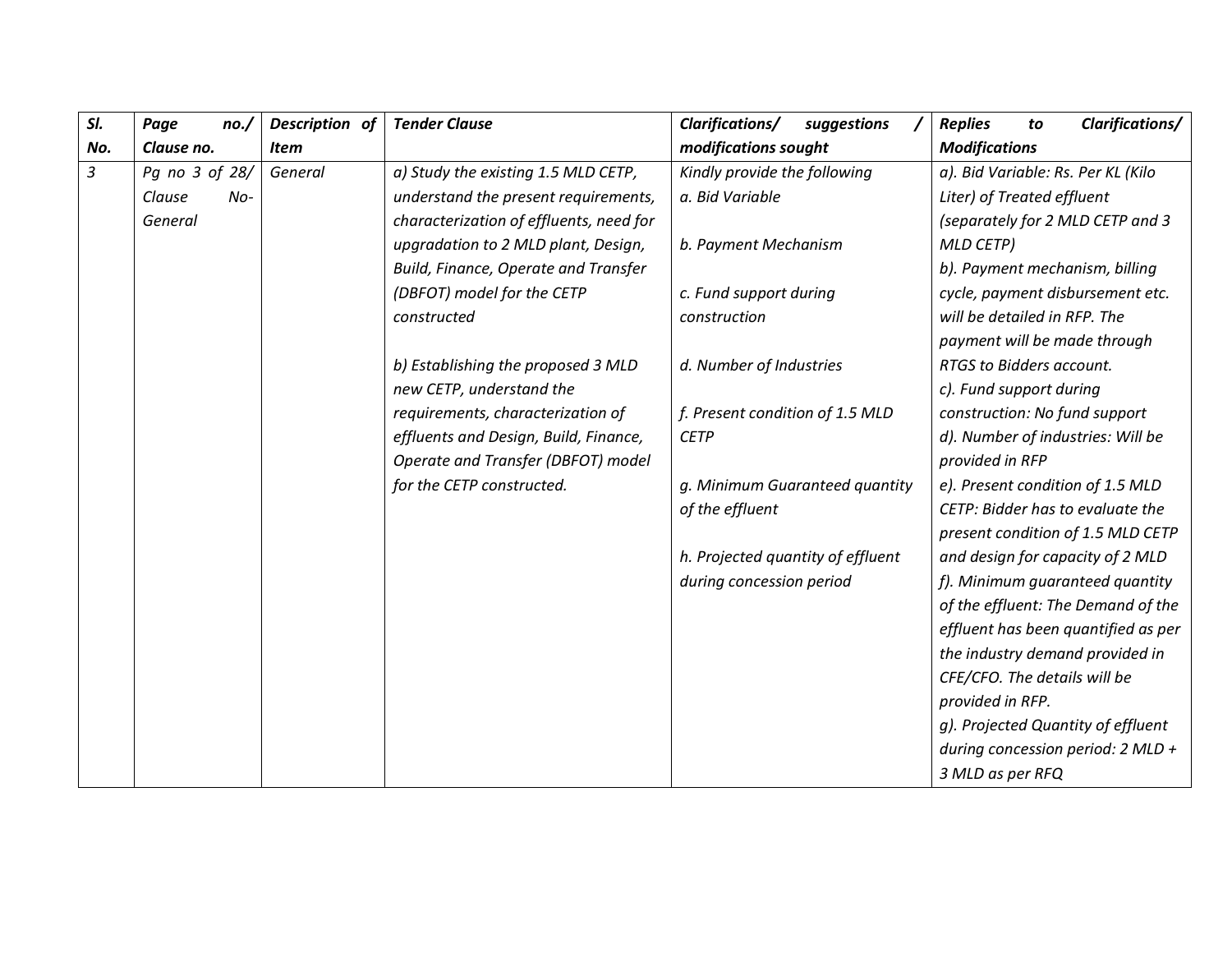| SI.            | Page<br>no./    | Description of | <b>Tender Clause</b>                     | Clarifications/<br>suggestions        | Clarifications/<br><b>Replies</b><br>to |
|----------------|-----------------|----------------|------------------------------------------|---------------------------------------|-----------------------------------------|
| No.            | Clause no.      | <b>Item</b>    |                                          | modifications sought                  | <b>Modifications</b>                    |
| 4              | Pg no 27 of 28/ | Phase of work  | Phase 1: 2 MLD & Phase 2: 3 MLD          | We presume that, Phase 2 has to       | Both projects have to be taken up       |
|                | Clause<br>No-   |                |                                          | be taken up immediately after         | simultaneously from the date of         |
|                | Figure 5-3      |                |                                          | completion of Phase 1, kindly         | award of work and completed as          |
|                |                 |                |                                          | confirm                               | per timelines in RFQ.                   |
| 5              | Pg no 26 of 28/ | Scope of work  | a. Treatment & Disposal of Sludge/       | Kindly clarify the following points   | a) Disposal of sludge / salts is        |
|                | Clause No 5.4   |                | Salt                                     | a. Whether the disposal of Sludge/    | under Bidder scope only. Bidder         |
|                |                 |                |                                          | Salts is included in the scope of     | has to assess the sludge disposal       |
|                |                 |                | b. Collection of effluents               | Bidder? If so, lead for disposal of   | lead.                                   |
|                |                 |                |                                          | Sludge / Salts                        | b) Collection of effluent is under      |
|                |                 |                |                                          |                                       | Bidder scope. Transportation of         |
|                |                 |                |                                          | b. Whether the Collection of          | effluent: will be through tankers       |
|                |                 |                |                                          | effluent included in the Scope of     | only. The details of the same shall     |
|                |                 |                |                                          | the Bidder? If so, number of          | be provided in the RFP.                 |
|                |                 |                |                                          | industries and average lead, mode     |                                         |
|                |                 |                |                                          | of transportation etc                 |                                         |
| 6              | Pg no 24 of 28/ | Scope of work  | Page No 24: To establish the CETPs       | a. As per the industrial standards    | a) The TDS of the treated effluents     |
|                | Clause No 5.2   |                | under DBFOT mode for treating the        | TDS limit for marine discharge will   | discharged from CETP to marine          |
|                |                 |                | industrial effluents as per guidelines / | be in the range of 12000 to 13000     | outfall shall not be more than the      |
|                |                 |                | norms and treated effluent shall be      | mg/l but as per the specifications    | TDS of sea/ as per the Pollution        |
|                |                 |                | disposed to marine outfall as per        | 2000 mg/l is given.                   | control Board standards for             |
|                |                 |                | stipulated standards                     |                                       | marine disposal                         |
|                |                 |                |                                          | b. As the Treatment scheme and        |                                         |
|                |                 |                | Page No 25: TDS Limit for Treated        | establishment cost of the plant       |                                         |
|                |                 |                | Effluent is 2000 mg/l                    | depends on TDS limit, kindly          |                                         |
|                |                 |                |                                          | confirm the TDS limit for marine      |                                         |
|                |                 |                |                                          | discharge                             |                                         |
| $\overline{7}$ | Pg no 24 of 28/ | Scope of work  | Pg No: 24: Design basis for complete     | Capacity of the existing plant is not | Bidder has to evaluate the existing     |
|                | Clause No 5.2   |                | civil, mechanical and electrical items   | matching with the breakup, kindly     | infrastructure available for 1.5        |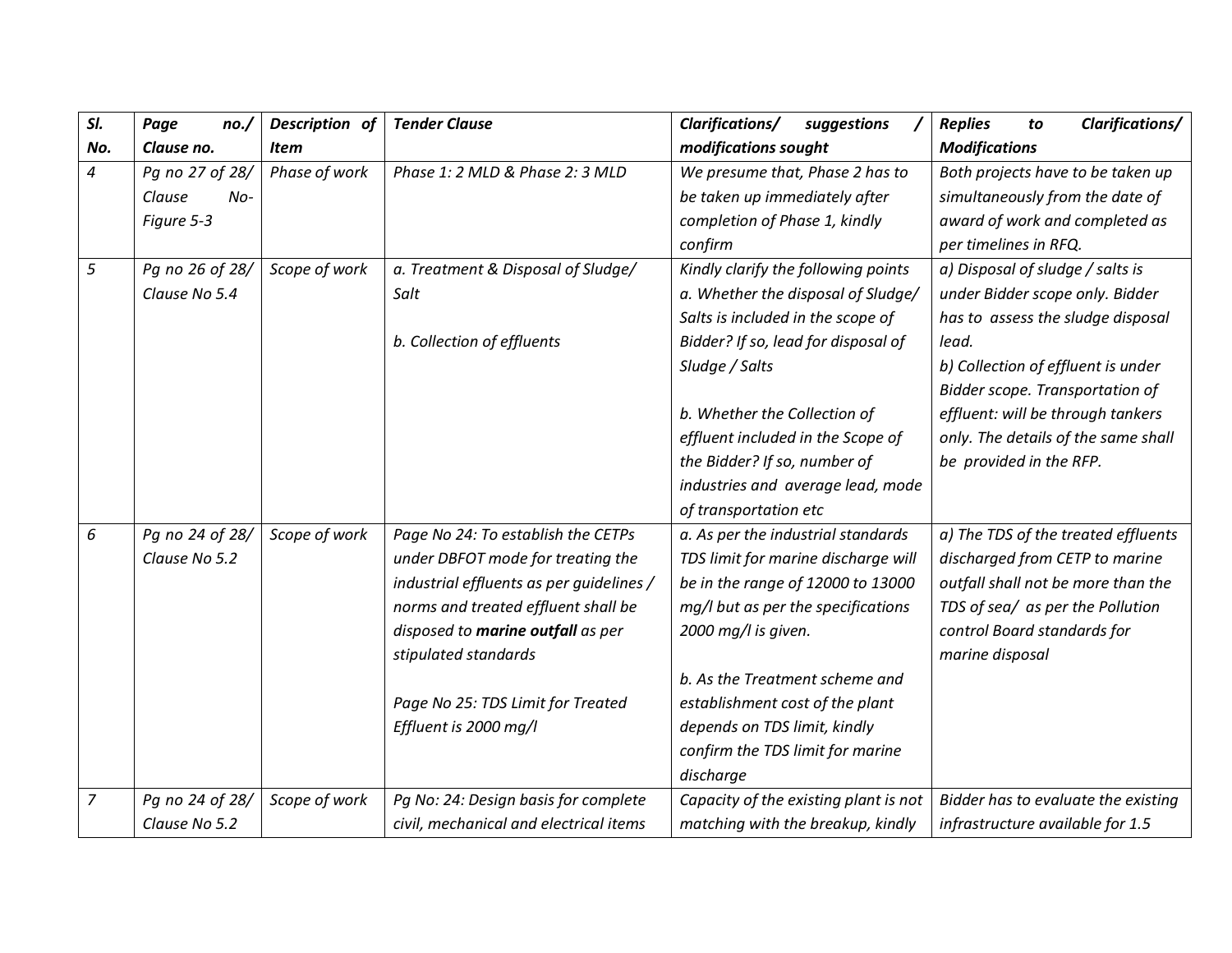| SI. | Page<br>no./   | Description of  | <b>Tender Clause</b>                  | <b>Clarifications/</b><br>suggestions | Clarifications/<br><b>Replies</b><br>to |
|-----|----------------|-----------------|---------------------------------------|---------------------------------------|-----------------------------------------|
| No. | Clause no.     | Item            |                                       | modifications sought                  | <b>Modifications</b>                    |
|     |                |                 | for upgradation of 1.5 MLD to 2 MLD   | confirm the existing CETP capacity    | MLD CETP and proposed to design         |
|     |                |                 | <b>CETP</b>                           | along with the LTDS & HTDS            | the system required to meet the         |
|     |                |                 |                                       | capacities                            | CETP capacity up to 2 MLD (1125         |
|     |                |                 | Page No: 26: Existing Plant - 450 KLD |                                       | KLD HTDS + 875 KLD LTDS). Please        |
|     |                |                 | MEE & 375 KLD LTDIS totaling to 825   |                                       | note that 1.5 MLD CETP units are        |
|     |                |                 | <b>KLD</b>                            |                                       | not completely established at           |
|     |                |                 |                                       |                                       | present.                                |
| 8   | Pg no 3 of 28/ | Pre-bid         | Pre-bid meeting will be convened on   | We presume that, Video                | Yes. VC link will be shared             |
|     | Clause No 3.3  | Meeting         | 05-05-2021 to clarify any concerns    | conference link will be shared by     |                                         |
|     |                |                 | This meeting will be formal through   | the Client to attend the Pre bid      |                                         |
|     |                |                 | Video Conference and the proceedings  | meeting, kindly confirm               |                                         |
|     |                |                 | or MOM of the pre-bid meeting will be |                                       |                                         |
|     |                |                 | made available in writing to all      |                                       |                                         |
|     |                |                 | prospective bidders through email     |                                       |                                         |
|     |                |                 | before 07-05-2021.                    |                                       |                                         |
| 9   | Page 8 of 28   | Previous        | Specific experience of projects       | We presume that, bidders              | Yes. Will be considered                 |
|     | /Clause<br>No  | Experience      | developed in PPP mode for a minimum   | associate experience will also be     |                                         |
|     | 9(9.1) : A     |                 | of 50 % capacity of the proposed      | considered, kindly confirm            |                                         |
|     |                |                 | project 5 MLD total capacity          |                                       |                                         |
|     |                |                 | The applicant must have executed a    | Further, we presume that projects     |                                         |
|     |                |                 | project of a minimum of 2.5 MLD       | executed during last ten years will   |                                         |
|     |                |                 | capacity in any type of PPP mode      | be considered, kindly confirm.        |                                         |
|     |                |                 |                                       |                                       |                                         |
|     |                |                 | Specific experience of projects in    |                                       |                                         |
|     |                |                 | <b>DBFOT</b> mode                     |                                       |                                         |
| 10  | Page 8 of 28   | Part II-Project | <b>Financial Requirement</b>          | Financial Requirement such as         | At the prequalification stage, it is    |
|     | /Clause<br>No. | Specific        |                                       | Annual Turnover, Net worth not        | expected that the company               |
|     | 9(9.1) : A     | Experience      |                                       |                                       |                                         |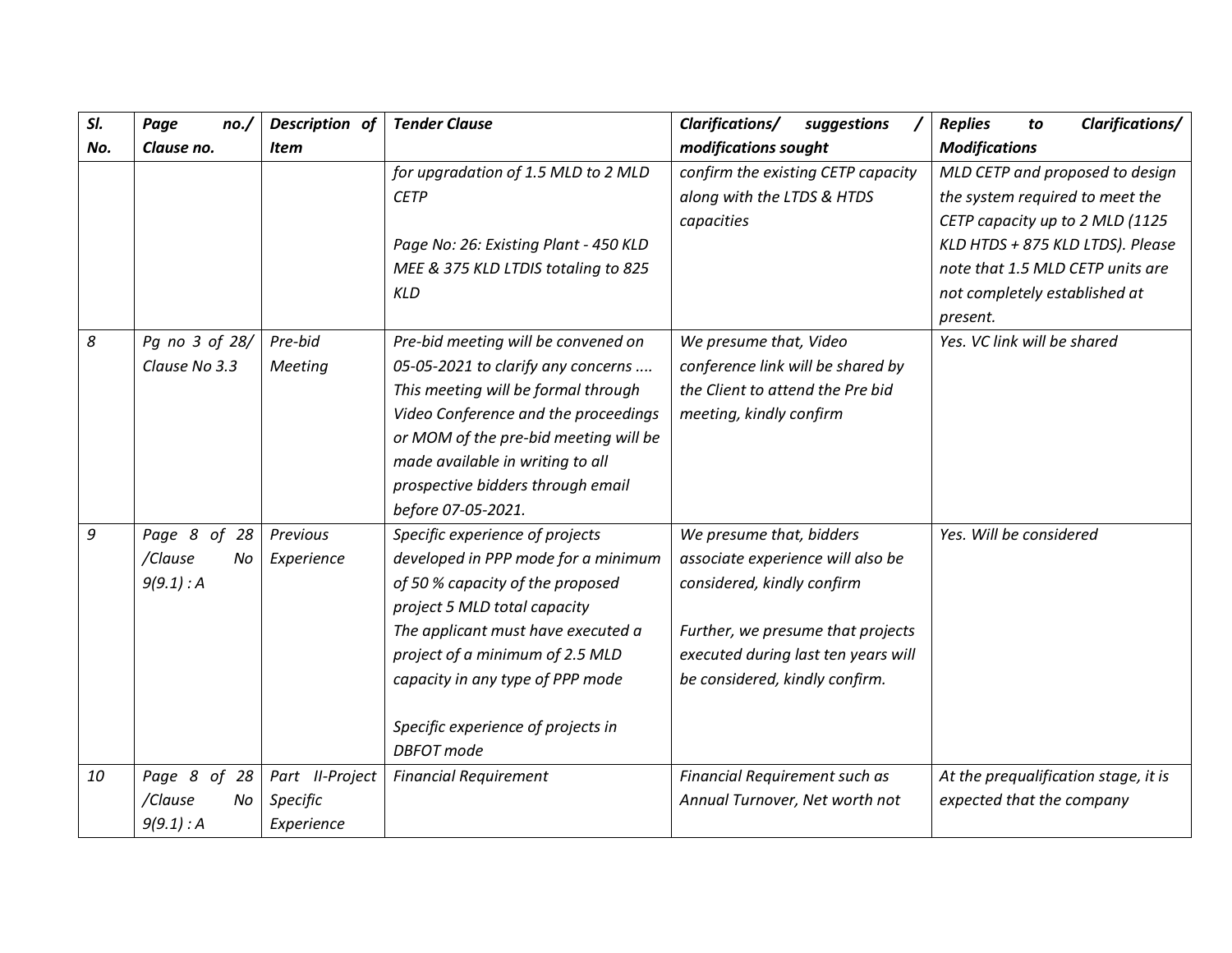| SI. | Page<br>no./      | Description of | <b>Tender Clause</b>                     | Clarifications/<br>suggestions    | Clarifications/<br><b>Replies</b><br>to |
|-----|-------------------|----------------|------------------------------------------|-----------------------------------|-----------------------------------------|
| No. | Clause no.        | <b>Item</b>    |                                          | modifications sought              | <b>Modifications</b>                    |
|     |                   |                |                                          | been mentioned in qualification,  | shouldn't be insolvent. The details     |
|     |                   |                |                                          | kindly incorporate the same       | will be provided in RFP                 |
| 11  | Page No 11 of     | Maximum        | Page No-11: Please cite firm             | Both Clauses are contradictory to | 3 Projects shall be considered          |
|     | 28/ Clause No-B   | relevant       | references for a maximum 4 relevant      | each other. Kindly confirm the    |                                         |
|     | $2.18$ Page<br>No | projects       | projects. If more than 4 project         | maximum number of relevant        |                                         |
|     | 12 of 28/ Clause  |                | citations are provided, only the first 4 | projects                          |                                         |
|     | $No-B 2.2$        |                | will be considered for the purpose of    |                                   |                                         |
|     |                   |                | evaluation. Each firm reference should   |                                   |                                         |
|     |                   |                | start on a separate page.Page No-12:     |                                   |                                         |
|     |                   |                | Please cite firm references for a        |                                   |                                         |
|     |                   |                | maximum 3 relevant projects. If more     |                                   |                                         |
|     |                   |                | than 4 project citations are provided,   |                                   |                                         |
|     |                   |                | only the first 3 will be considered for  |                                   |                                         |
|     |                   |                | the purpose of evaluation. Each firm     |                                   |                                         |
|     |                   |                | reference should start on a separate     |                                   |                                         |
|     |                   |                | page.                                    |                                   |                                         |
| 12  | Page No 12, 16,   | Consultancy    | Page No-12:                              | Since it is not a consultancy     | Request considered                      |
|     | 19 of 28/ Clause  |                | Address: Approx. value of the services   | service, we request you to modify |                                         |
|     | No-B 2.2, 3.6,    |                | provide by your consultancy under the    | the same accordingly              |                                         |
|     | 3.8               |                | contract : (In INR):                     |                                   |                                         |
|     |                   |                |                                          |                                   |                                         |
|     |                   |                | Size of the project in MLD : Name of     |                                   |                                         |
|     |                   |                | senior professional staff of your        |                                   |                                         |
|     |                   |                | consultancy involved and functions       |                                   |                                         |
|     |                   |                | performed                                |                                   |                                         |
|     |                   |                |                                          |                                   |                                         |
|     |                   |                | Page No-16                               |                                   |                                         |
|     |                   |                | Name of Firm / entity: (Insert name of   |                                   |                                         |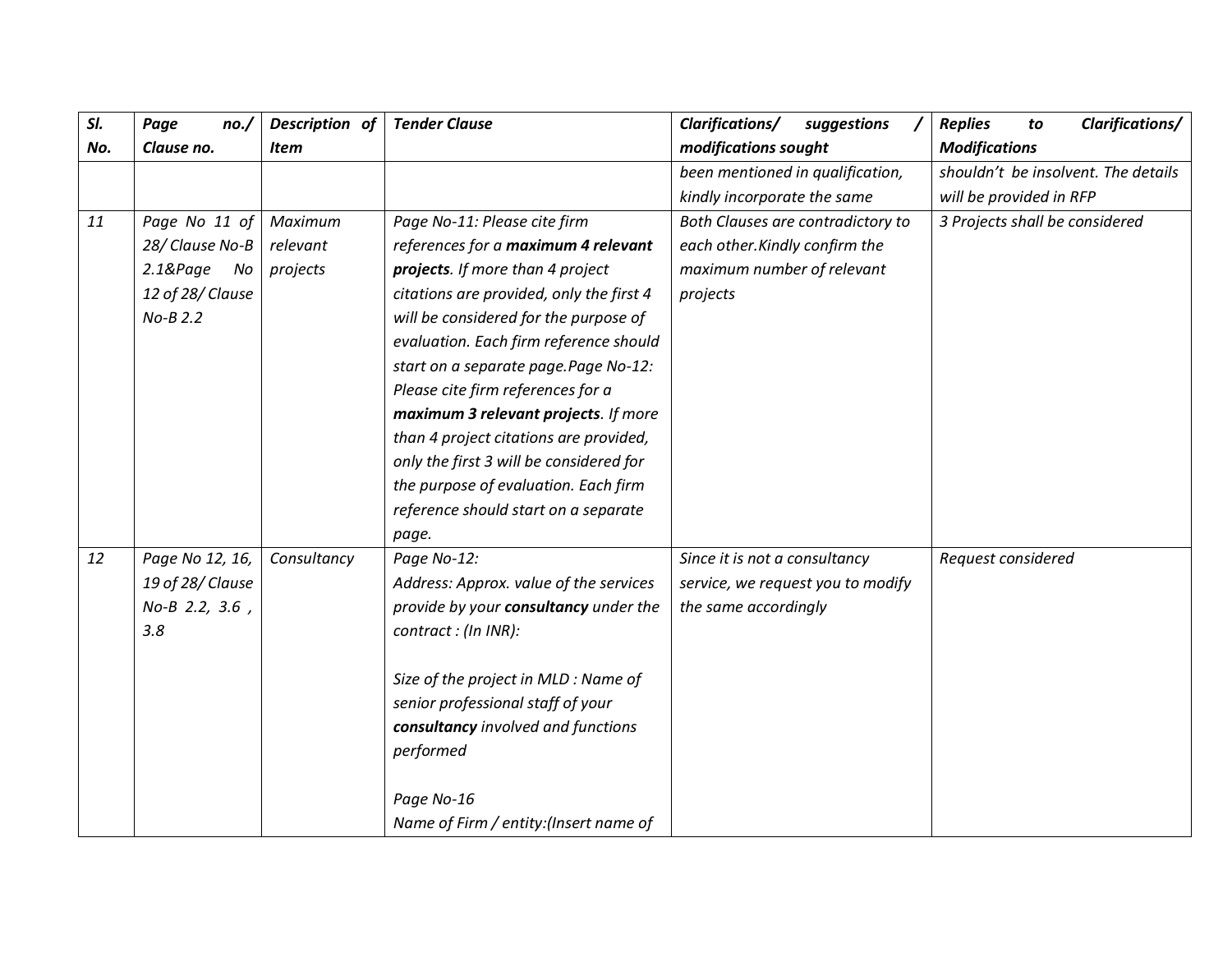| SI.            | Page<br>no./    | Description of        | <b>Tender Clause</b>                    | Clarifications/<br>suggestions      | Clarifications/<br><b>Replies</b><br>to |
|----------------|-----------------|-----------------------|-----------------------------------------|-------------------------------------|-----------------------------------------|
| No.            | Clause no.      | <b>Item</b>           |                                         | modifications sought                | <b>Modifications</b>                    |
|                |                 |                       | consultancy proposing the staff)        |                                     |                                         |
|                |                 |                       |                                         |                                     |                                         |
|                |                 |                       | Page No-19                              |                                     |                                         |
|                |                 |                       | Form Tech-8: Are there any activities   |                                     |                                         |
|                |                 |                       | carried out by your consultancy which   |                                     |                                         |
|                |                 |                       | are of conflicting nature as            |                                     |                                         |
|                |                 |                       | mentioned                               |                                     |                                         |
| 13             | Page No 20 of   | Power<br>of           | Providing services pertaining to        | The Name of the work mentioned      | <b>Request Considered</b>               |
|                | 28/ Clause No-B | Attorney              | "Agricultural Market Intelligence and   | in Form Tech 9 - Power of           |                                         |
|                | 2.2             |                       | Intervention Strategies", including but | Attorney, may please be corrected   |                                         |
| 14             | Page No 20 of   | Power<br>of           | Having known all terms and conditions   | In POA, it is mentioned as Tender,  | <b>Request Considered</b>               |
|                | 28/ Clause No-B | Attorney              | of this tender                          | the same may please be changed      |                                         |
|                | 2.2             |                       |                                         | to RFQ                              |                                         |
|                |                 |                       | submission of our tender for providing  |                                     |                                         |
|                |                 |                       | services                                |                                     |                                         |
| 15             | Page No 6 of    | <b>BID Submission</b> | The bidder should submit bids on or     | In view of the Corona pandemic      | Will be extended to 30th May            |
|                | 28/ Clause No-q | Date                  | before time and date and address        | situation, we request you to        | 2021                                    |
|                |                 |                       | mentioned in RFQ. Last Date for         | extend the date of submission of    |                                         |
|                |                 |                       | submission of bid is 17-05-2021         | RFQ up to 30 days from the date of  |                                         |
|                |                 |                       |                                         | issue of prebid replies.            |                                         |
| $\overline{2}$ | General         |                       | Scope of Land                           | Kindly confirm whether land will be | Will be detailed in RFP                 |
|                |                 |                       |                                         | provided on Rs. 1/- sq.m per annum  |                                         |
|                |                 |                       |                                         | on the basis of lease during entire |                                         |
|                |                 |                       |                                         | concession period                   |                                         |
| $\mathfrak{Z}$ | Page no.<br>20, |                       | Power of Attorney for Signing of        | Current pandemic situation and      | Accepted and can be submitted           |
|                | Form Tech-9     |                       | Proposal                                | lockdown enforced in Maharashtra    |                                         |
|                |                 |                       |                                         | by Govt, all institutions/ offices, |                                         |
|                |                 |                       |                                         | are closed and working from home    |                                         |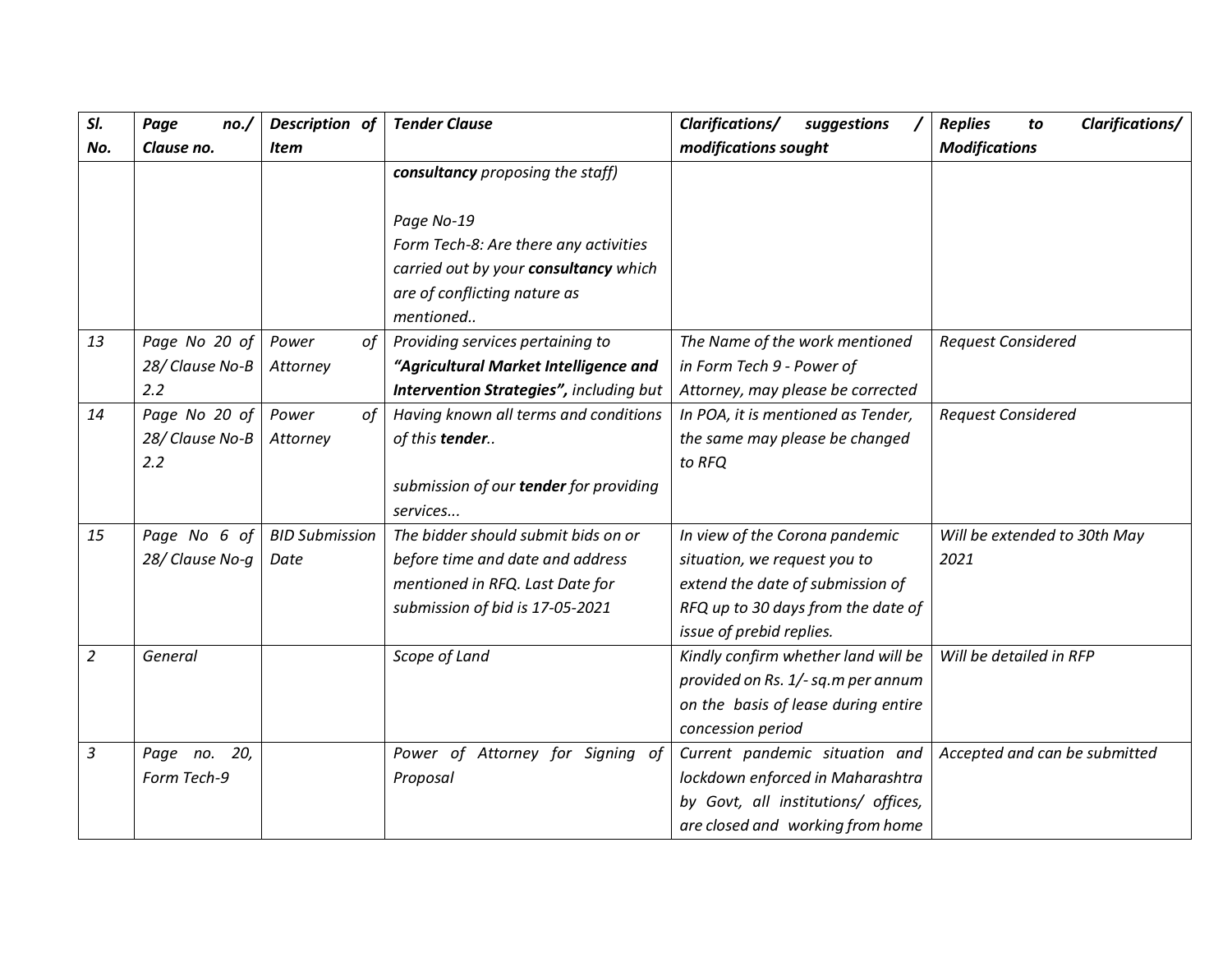| SI. | Page<br>no./   | Description of | <b>Tender Clause</b>                      | Clarifications/<br>suggestions             | Clarifications/<br><b>Replies</b><br>to |
|-----|----------------|----------------|-------------------------------------------|--------------------------------------------|-----------------------------------------|
| No. | Clause no.     | <b>Item</b>    |                                           | modifications sought                       | <b>Modifications</b>                    |
|     |                |                |                                           | and there is no movement on road.          |                                         |
|     |                |                |                                           | In this situation, it is very difficult to |                                         |
|     |                |                |                                           | get it signed power of attorney on         |                                         |
|     |                |                |                                           | stamp paper by concern authority.          |                                         |
|     |                |                |                                           | In view of this, kindly allow to not       |                                         |
|     |                |                |                                           | submit the power of attorney and           |                                         |
|     |                |                |                                           | same can be submitted at RFP               |                                         |
|     |                |                |                                           | stage. or Bidder can submit                |                                         |
|     |                |                |                                           | authority letter digitally signed. Pl      |                                         |
|     |                |                |                                           | confirms.                                  |                                         |
| 5   | Page no. 12    |                | 2.2 Specific experience in developing     | We understand that bidder having           | shall<br>also<br>PPP<br>Projects<br>be  |
|     |                |                | projects in DBFOT mode (Please cite       | single reference project in DBFOT          | considered apart from DBFOT             |
|     |                |                | firm references for a maximum 3           | meet the condition as<br>will              |                                         |
|     |                |                | relevant projects. If more than 4 project | mentioned clause no. 9.1 A. pl             |                                         |
|     |                |                | citations are provided, only the first 3  | confirm                                    |                                         |
|     |                |                | will be considered for the purpose of     |                                            |                                         |
|     |                |                | evaluation. Each firm reference should    |                                            |                                         |
|     |                |                | start on a separate page.)                |                                            |                                         |
| 6   | Page no. 9.1 A |                | Specific<br>experience<br>of<br>projects  | Since there are very few DBFOT /           | Project handled in PPP & EPC mode       |
|     |                |                | developed in PPP mode for a minimum       | PPP projects in India in CETP, we          | shall be considered                     |
|     |                |                | of 50 % capacity of the proposed          | foresee that very less bidder will         |                                         |
|     |                |                | project 5 MLD total capacity              | able to meet this condition . Hence        |                                         |
|     |                |                |                                           | to enable more competition we              |                                         |
|     |                |                |                                           | request you to allow DBFOT / PPP           |                                         |
|     |                |                |                                           | project from water project and             |                                         |
|     |                |                |                                           | capacity of the CETP / ETP can be          |                                         |
|     |                |                |                                           | met by EPC contract.                       |                                         |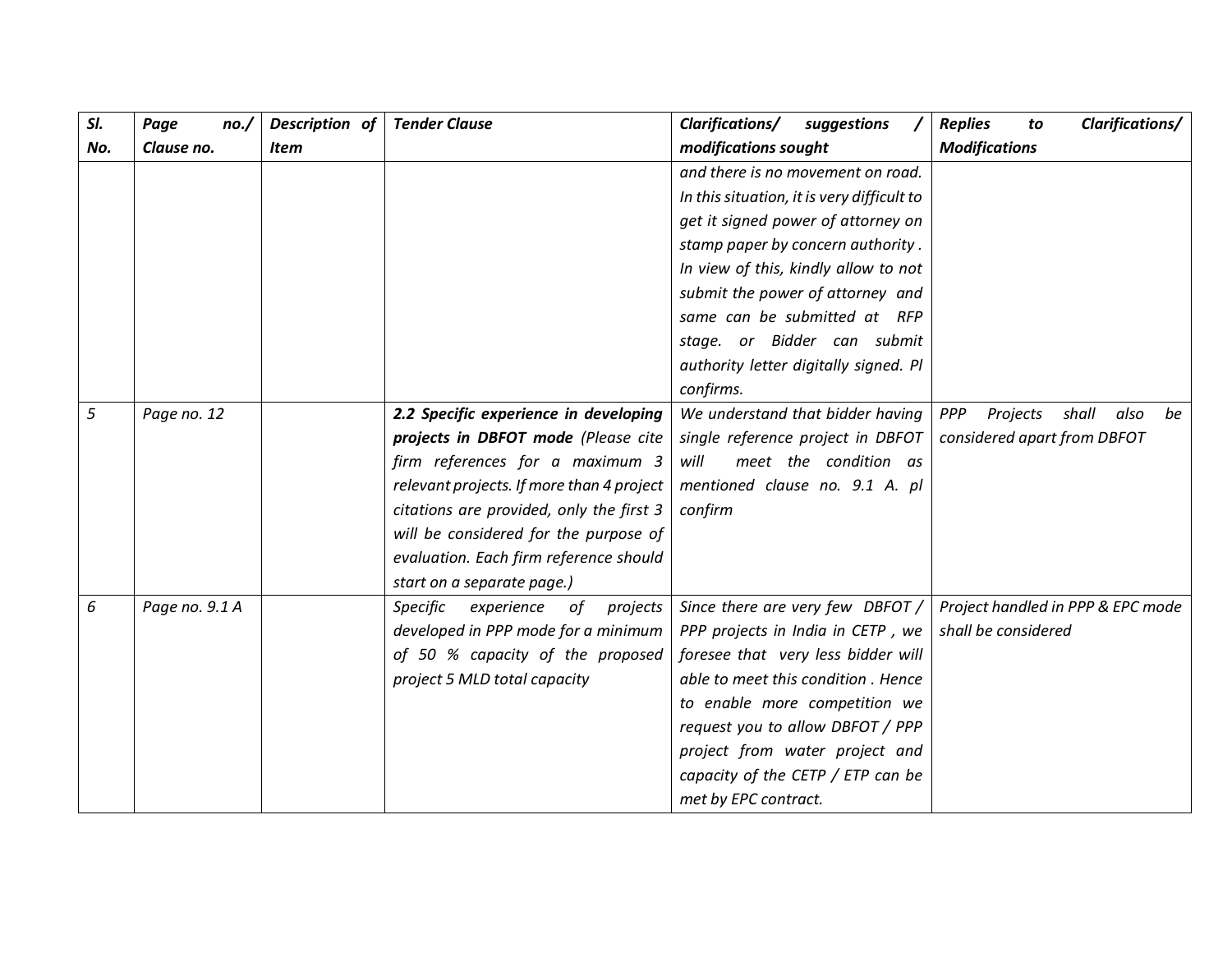| SI. | Page<br>no.    | Description of | <b>Tender Clause</b>                                                                                                                                                                                                                                             | <b>Clarifications/</b><br>suggestions                                                                                                                               | Clarifications/<br><b>Replies</b><br>to                                                                                |
|-----|----------------|----------------|------------------------------------------------------------------------------------------------------------------------------------------------------------------------------------------------------------------------------------------------------------------|---------------------------------------------------------------------------------------------------------------------------------------------------------------------|------------------------------------------------------------------------------------------------------------------------|
| No. | Clause no.     | Item           |                                                                                                                                                                                                                                                                  | modifications sought                                                                                                                                                | <b>Modifications</b>                                                                                                   |
|     |                |                | The applicant must have executed a<br>project of a minimum of 2.5 MLD<br>capacity in any type of PPP mode                                                                                                                                                        | Pl confirm                                                                                                                                                          | Minimum of 1.75 MLD capacity<br>shall be considered                                                                    |
|     |                |                | Specific experience of projects in<br>DBFOT-10 points                                                                                                                                                                                                            |                                                                                                                                                                     | ETP experience<br>for Pharma/<br>Chemical industries with similar<br>Technology and capacities shall be<br>considered. |
| 8   | Page no. 9.1 A |                | Specific<br>experience<br>of<br>projects<br>developed in PPP mode for a minimum<br>of 50 % capacity of the proposed<br>project 5 MLD total capacity<br>The applicant must have executed a<br>project of a minimum of 2.5 MLD<br>capacity in any type of PPP mode | We understand that experience<br>from Private company will be<br>allowed for this project. pl confrim                                                               | Request is considered                                                                                                  |
| 9   | General        |                | Right of Way, permits and approval                                                                                                                                                                                                                               | All the Right of Way, permits and<br>approval shall be the scope of the<br>Client. Please confirm                                                                   | RoW will be under AETL. Other<br>clearances to be under the scope of<br><b>Bidder</b>                                  |
| 10  | General        |                | Payments                                                                                                                                                                                                                                                         | Please confirm the methodology of<br>selected<br>payment<br>to<br>concessionaire.                                                                                   | Will be detailed in RFP                                                                                                |
| 11  | General        |                | Payments                                                                                                                                                                                                                                                         | Please confirm that the Project<br>payments will be through an<br>Escrow account with a revolving<br>reserve of at least 6 months<br>payment be made by the Client. | Will be detailed in RFP                                                                                                |
| 13  |                |                | The Govt. of Andhra Pradesh has issued<br>Go.Ms.No.135,<br>Dt.18.10.2016                                                                                                                                                                                         | Pl confirm whether Atchutapuram<br>Effluent Treatment Plant Ltd.( SPV                                                                                               | Will be detailed in RFP                                                                                                |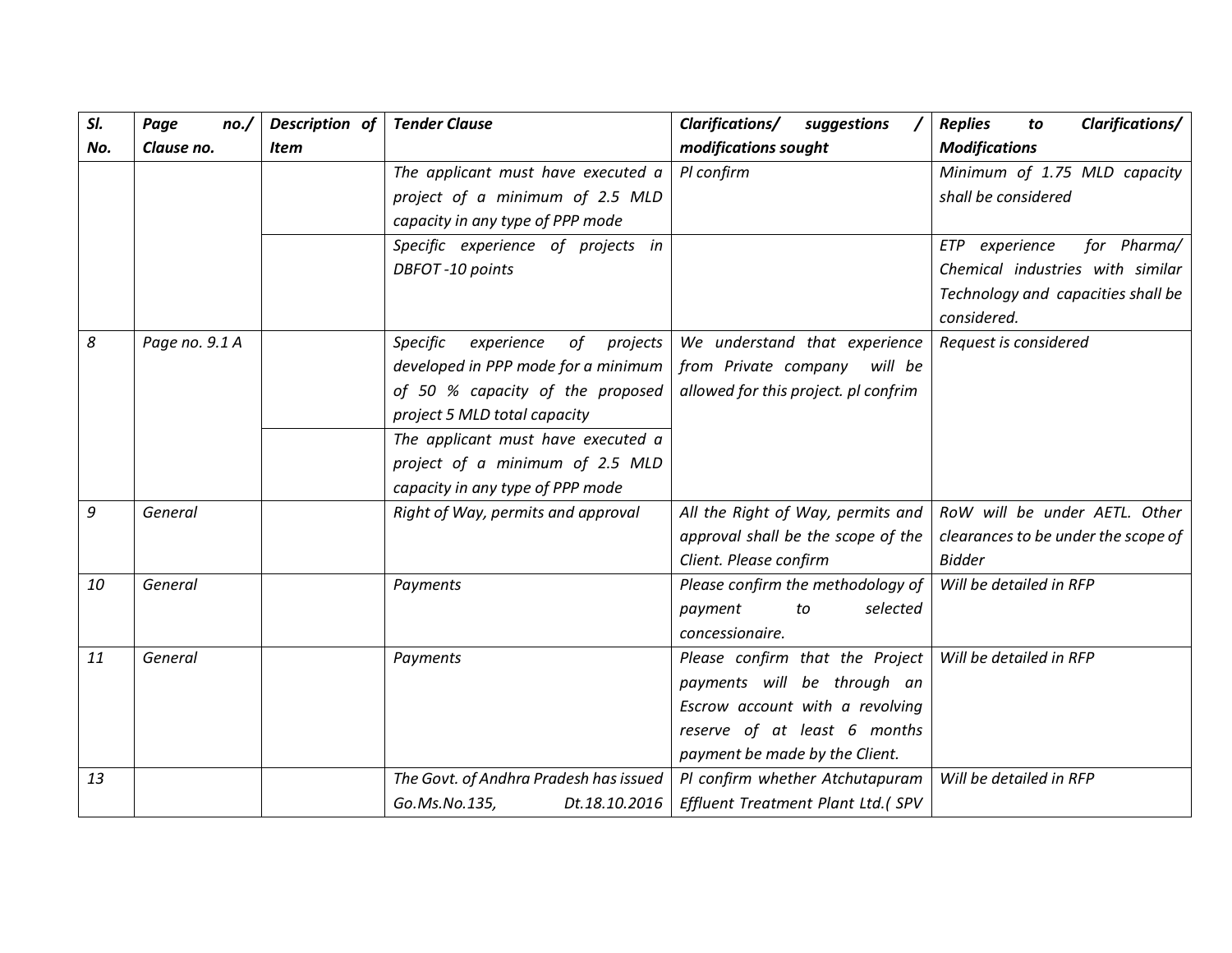| SI. | Page<br>no./       | Description of | <b>Tender Clause</b>                   | <b>Clarifications/</b><br>suggestions   | Clarifications/<br><b>Replies</b><br>to |
|-----|--------------------|----------------|----------------------------------------|-----------------------------------------|-----------------------------------------|
| No. | Clause no.         | <b>Item</b>    |                                        | modifications sought                    | <b>Modifications</b>                    |
|     | 5.1                |                | approving project structuring of APIIC | company ) will pay the operation        |                                         |
|     | introduction       |                | for construction and operation of CETP | charges to the concession directly      |                                         |
|     | 24                 |                | in Atchutapuram Industrial Estate      | and concessionaire will not be          |                                         |
|     |                    |                | through SPV company in Joint Venture   | responsible to collect the payment      |                                         |
|     |                    |                | with industry members and APIIC.       | from individual industry                |                                         |
|     |                    |                | M/s. AETL has entered<br>lease         |                                         | Payment mechanism, billing cycle,       |
|     |                    |                | agreement on 09.02.2016 for the        |                                         | payment disbursement etc. will be       |
|     |                    |                | execution of CETP and work was         |                                         | detailed in RFP. The payment will       |
|     |                    |                | commenced by M/s. Atchutapuram         |                                         | be made through RTGS to Bidders         |
|     |                    |                | Effluent Treatment Plant Ltd.          |                                         | account.                                |
| 14  | Page no. 18,       |                | Form Tech-7 - Work Schedule            | Since, required project and project     | Working /Time Schedule to be            |
|     | <b>FORM TECH-7</b> |                |                                        | execution details are not provided      | provided in the RFQ submission          |
|     |                    |                |                                        | in specifically in RFQ. In view of this |                                         |
|     |                    |                |                                        | , its very difficult to provide Work    |                                         |
|     |                    |                |                                        | schedule at this stage. However         |                                         |
|     |                    |                |                                        | same can be provided during RFP         |                                         |
|     |                    |                |                                        | stage .pl confirm                       |                                         |
| 15  | General            |                | Project details                        | Please confirm APIIC is willing to      | Will be detailed in RFP                 |
|     |                    |                |                                        | confirm minimum treated water           |                                         |
|     |                    |                |                                        | charges in the event of project run     |                                         |
|     |                    |                |                                        | lower capacity or<br>on<br>non          |                                         |
|     |                    |                |                                        | availability of effluent                |                                         |
| 16  | General            |                | Effluent network                       | Kindly confirm effluent network         | Collection of effluent is under         |
|     |                    |                |                                        | and pumping station status . Hope       | Bidder scope. Transportation of         |
|     |                    |                |                                        | its not in bidder scope                 | effluent will be through tankers        |
|     |                    |                |                                        |                                         | only. The details of the same shall     |
|     |                    |                |                                        |                                         | be provided in the RFP.                 |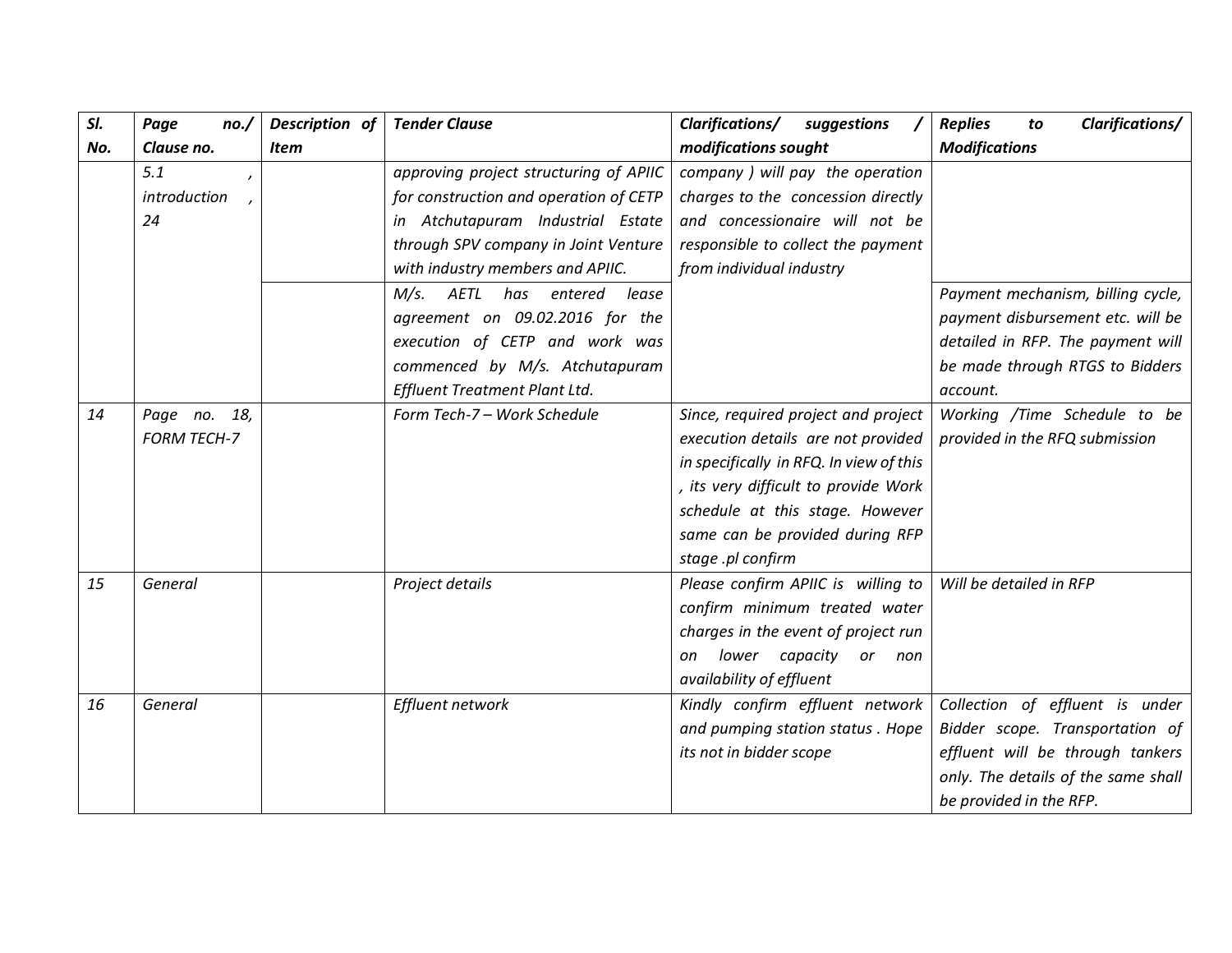| SI. | Page<br>no./ | Description of | <b>Tender Clause</b>                   | <b>Clarifications/</b><br>suggestions | <b>Clarifications/</b><br><b>Replies</b><br>to |
|-----|--------------|----------------|----------------------------------------|---------------------------------------|------------------------------------------------|
| No. | Clause no.   | Item           |                                        | modifications sought                  | <b>Modifications</b>                           |
| 17  | General      |                | Treated water network                  | Please confirm under whose scope      | Bidders scope and the treated                  |
|     |              |                |                                        | would the O&M of the treated          | water shall be marine disposed                 |
|     |              |                |                                        | water transmission pipeline shall     |                                                |
|     |              |                |                                        | fall.                                 |                                                |
| 18  | General      |                | Treated water                          | Please clarify the aty of water       | The Treated water shall be Marine              |
|     |              |                |                                        | treated will be sold to APIIC         | disposed as per the standards                  |
|     |              |                |                                        |                                       | prescribed by APPCB.                           |
| 19  | General      |                | <b>Bid submission</b>                  | Due to pandemic situation, request    | Bid documents can<br>also be                   |
|     |              |                |                                        | you to kindly allow to submit the     | submitted through post and should              |
|     |              |                |                                        | RFQ online. pl confirm                | reach before stipulated date and               |
|     |              |                |                                        |                                       | time.                                          |
| 21  | General      |                | DPR/Feasibility report                 | We request you to kindly provide us   | Bidder has to evaluate the design              |
|     |              |                |                                        | DPR (Detailed project Report)/        | for both CETP.                                 |
|     |              |                |                                        | feasibility report<br>for better      |                                                |
|     |              |                |                                        | understanding of this project.        |                                                |
| 22  | Page no. 14  |                | <b>Description Of Business Plan</b>    | Kindly advise what are the points     | Approach to complete the work,                 |
|     |              |                |                                        | need to cover in business plan while  | financial management for the                   |
|     |              |                |                                        | submitting the same                   | project, manpower management                   |
|     |              |                |                                        |                                       | the<br>project,<br>clearances,<br>tor          |
|     |              |                |                                        |                                       | execution plan, (effluent collection,          |
|     |              |                |                                        |                                       | treatment & disposal plan) for the             |
|     |              |                |                                        |                                       | project, etc.                                  |
| 23  | Page         |                | 12. Joint Venture Applicants The       | We understand that in the event       | Yes                                            |
|     |              |                | bidders may associate to submit the    | lead bidder meets 100 % technical     |                                                |
|     |              |                | applications in consortia. The lead    | and financial pre-qualification and   |                                                |
|     |              |                | partner should have qualified the      | having 26% stake in JV the other      |                                                |
|     |              |                | technical and financial<br>minimal     | bidder qualification will not be      |                                                |
|     |              |                | criteria. The lead partner should also | considered / required                 |                                                |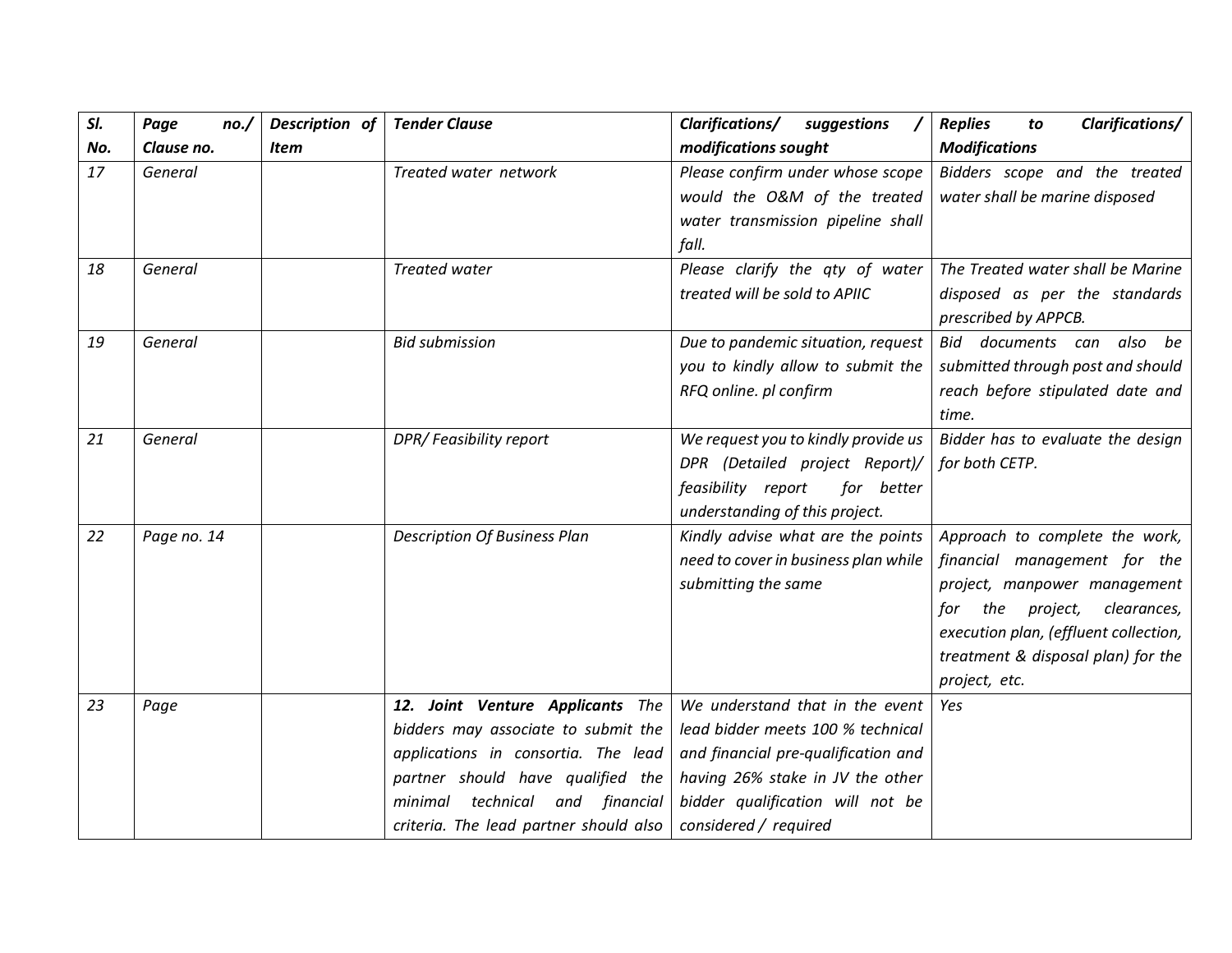| SI. | Page<br>no.     | Description of            | <b>Tender Clause</b>                    | Clarifications/<br>suggestions         | Clarifications/<br><b>Replies</b><br>to |
|-----|-----------------|---------------------------|-----------------------------------------|----------------------------------------|-----------------------------------------|
| No. | Clause no.      | <b>Item</b>               |                                         | modifications sought                   | <b>Modifications</b>                    |
|     |                 |                           | have a stake of 26 % and above in the   |                                        |                                         |
|     |                 |                           | SPV company if formed out of the        |                                        |                                         |
|     |                 |                           | consortia and should also qualify the   |                                        |                                         |
|     |                 |                           | minimum technical criteria as specified |                                        |                                         |
|     |                 |                           | in Part - II Data Sheet                 |                                        |                                         |
| 24  | General         |                           | <b>Funding pattern</b>                  | Request you to kindly advise           | APIIC/AETL shall not provide any        |
|     |                 |                           |                                         | funding pattern for this project.      | VGF. Bidder shall self-finance it.      |
|     |                 |                           |                                         | Kindly advise % VGF for this project   |                                         |
|     |                 |                           |                                         | will be provided by the APIIC.pl       |                                         |
|     |                 |                           |                                         | confirm                                |                                         |
| 3   | RFQ, Page No. 8 | Evaluation                | Specific experience of projects in      | We request you to consider EPC         | Project under WTP/STP shall not be      |
|     |                 | Criteria                  | <b>DBFOT</b> mode                       | mode projects also for evaluation      | considered                              |
|     |                 |                           |                                         | for WTP/STP/ETP also                   |                                         |
| 4   |                 | <b>Estimated Cost</b>     |                                         | Please provide the estimated cost      | Bidder has to evaluate the cost         |
|     |                 |                           |                                         | of the project.                        |                                         |
|     |                 | of<br><b>Details</b>      |                                         | Provide details of existing 1.5 MLD    | Will be provided in RFP                 |
|     |                 | 1.5<br>existing           |                                         | including plant layout,<br><b>CETP</b> |                                         |
|     |                 | <b>MLD</b><br><b>CETP</b> |                                         | treatment scheme diagram               |                                         |
|     |                 | plant                     |                                         |                                        |                                         |
|     |                 | Project                   |                                         | provide the Funding<br>Please          | Will be provided in RFP                 |
|     |                 | Funding                   |                                         | pattern/ratios from Public and         |                                         |
|     |                 |                           |                                         | Private entity/Developer               |                                         |
|     |                 | Revenue                   |                                         | Please provide the revenue model       | Will be provided in RFP                 |
|     |                 | Model                     |                                         | for recovery of the Capex funding      |                                         |
|     |                 |                           |                                         | by Private entity/Developer            |                                         |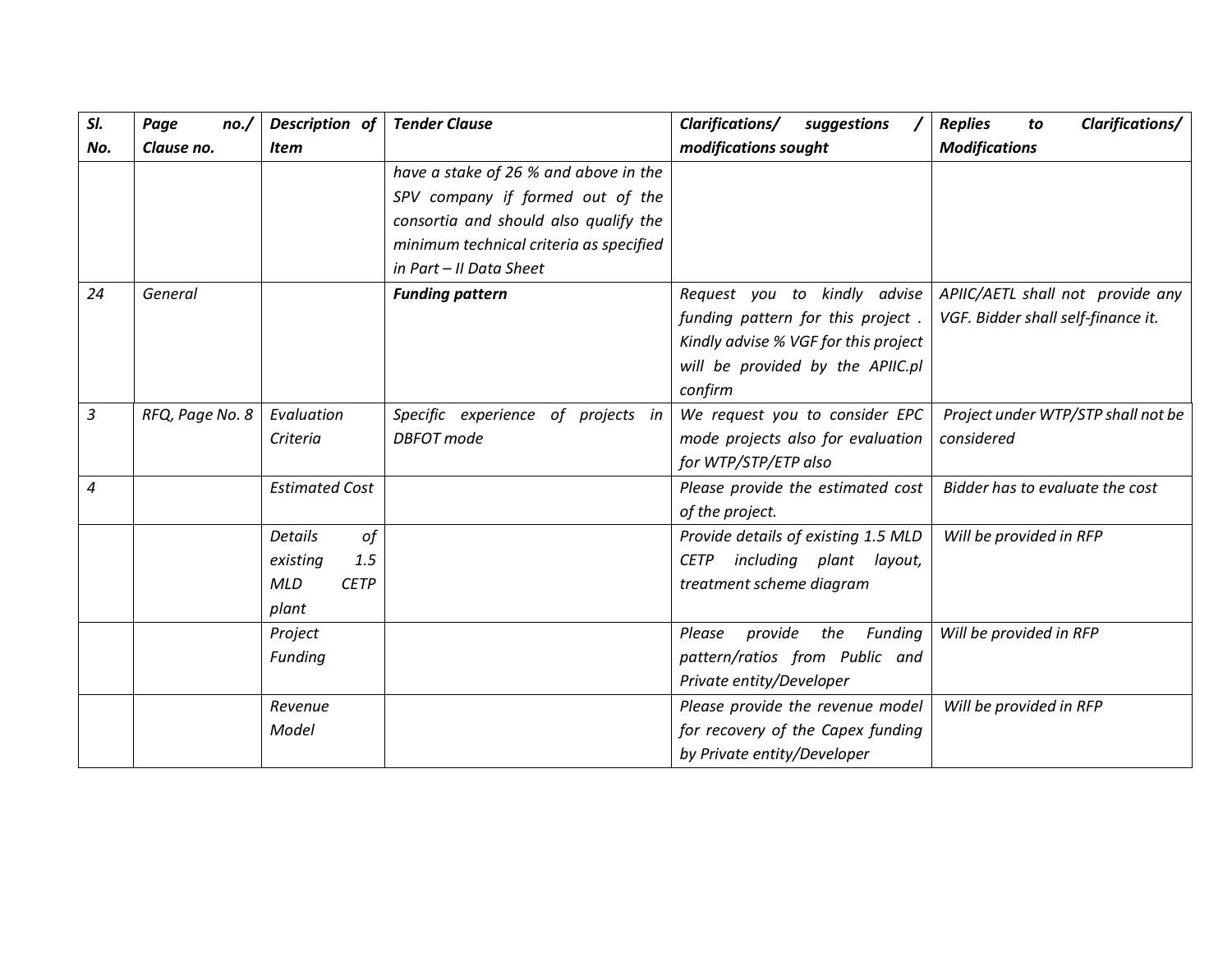| SI. | Page<br>no./ | Description of<br><b>Tender Clause</b> | Clarifications/<br>suggestions         | Clarifications/<br><b>Replies</b><br>to |
|-----|--------------|----------------------------------------|----------------------------------------|-----------------------------------------|
| No. | Clause no.   | <b>Item</b>                            | modifications sought                   | <b>Modifications</b>                    |
|     |              | Land                                   | Please confirm that land required      | Environmental<br>Clearance<br>has       |
|     |              | requirement                            | for the new 3 MLD CETP is already      | obtained for capacity upto 31 MLD.      |
|     |              | and approval                           | with<br>NOC<br>approved<br>from        | Land details will be provided in RFP    |
|     |              | of New 3 MLD                           | competent Authority                    |                                         |
|     |              | <b>CETP</b>                            |                                        |                                         |
| 1   | Page No. 7   |                                        | Page No 07- You have not               | 4 nos of JV partner cannot be           |
|     |              |                                        | mentioned no of JV                     | considered but they may form a          |
|     |              |                                        | partners/Consortium partners.          | SPV for the bidding purpose, and        |
|     |              |                                        | Only condition was 26% is must for     | execute if awarded, subject to all      |
|     |              |                                        | Lead bidder who can meet               | eligibility condition qualified by      |
|     |              |                                        | eligibility. Can we consider 4 no's    | lead partner                            |
|     |              |                                        | of JV partners                         |                                         |
| 3   | Page No. 25  |                                        | Page No 25- LTDS volume you have       | LTDS volume has to be considered        |
|     |              |                                        | considered<br>including<br><b>HTDS</b> | excluding HTDS condensate. The          |
|     |              |                                        | Condensate<br>directly<br>from<br>or   | total capacity of the both CETP shall   |
|     |              |                                        | Industries only                        | be the sum of LTDS & HTDS               |
|     |              |                                        |                                        | quantity.                               |
| 4   | Page No. 26  |                                        | Page No 26- Kindly provide existing    | Bidder has to evaluate the existing     |
|     |              |                                        | CETP designs & drawings                | capacities                              |
| 5   | Page No. 26  |                                        | Page no -26-As per the given water     | Bidder has to evaluate the existing     |
|     |              |                                        | balance existing CETP 1500KLD          | infrastructure available for 1.5 MLD    |
|     |              |                                        | working only 450 KLD HTDS &            | CETP and proposed to design the         |
|     |              |                                        | 375KLD LTDS stream                     | system required to meet the CETP        |
|     |              |                                        |                                        | capacity upto 2 MLD (1125 KLD           |
|     |              |                                        |                                        | HTDS + 875 KLD LTDS). Please note       |
|     |              |                                        |                                        | that 1.5 MLD CETP units are not         |
|     |              |                                        |                                        | completely established at present.      |